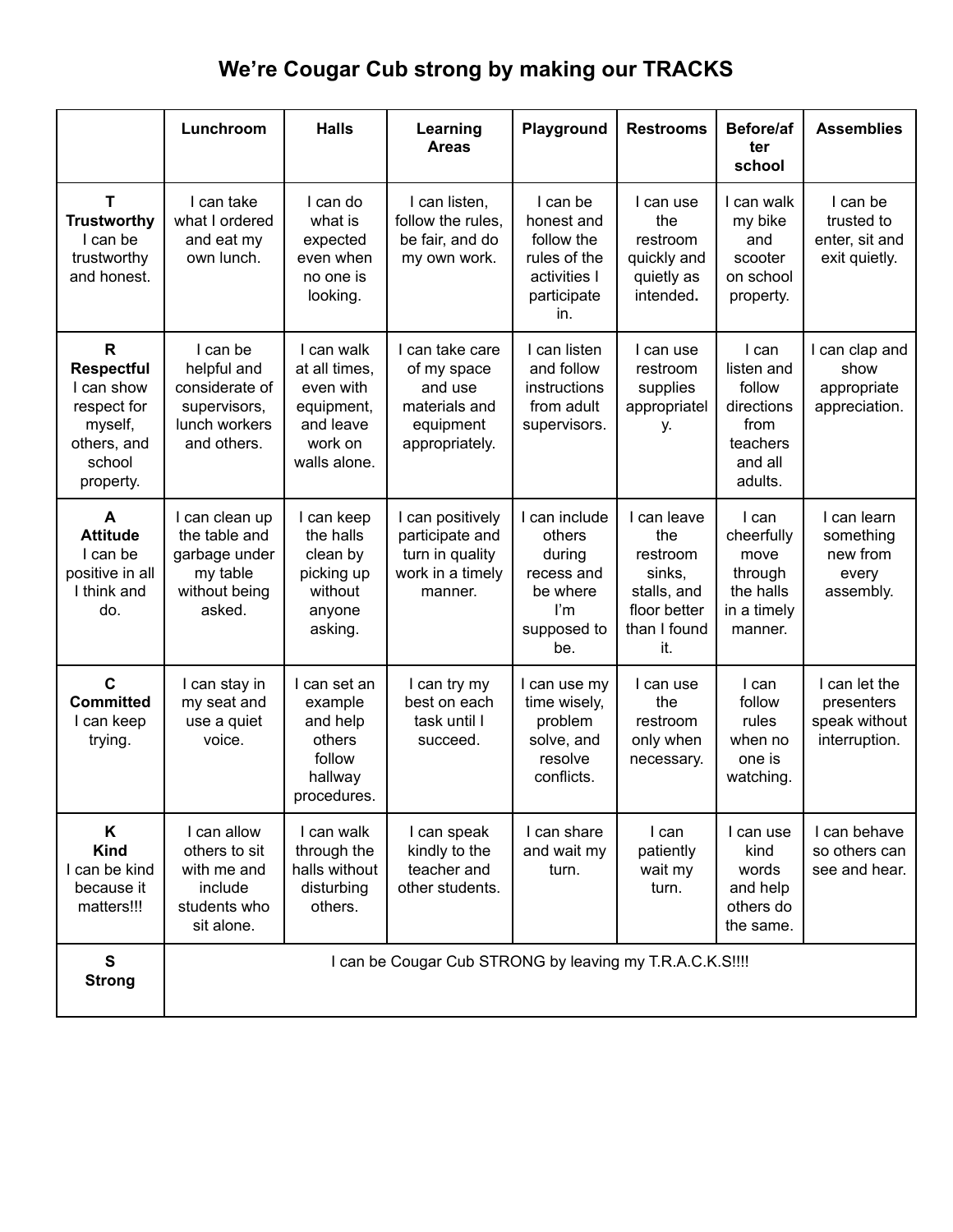## **Canyon Elementary** Discipline Rubric

### **Minor Offenses**

Name Calling **Teasing** Making Fun, Mocking Spreading Rumors Inappropriate Notes Rough Playing, kicking, pushing, hitting, etc.

Throwing Snow and Ice Swearing Misuse of Electronic Devices Actions that keep self or others from learning Disrespectful Attitudes/Behaviors Academic and Behavioral Non-compliance

| Tier 1<br><b>Offenses</b>      | <b>1st Offense</b>                             | 2nd Offense                                          | 3rd Offense                                                                               | 4th Offense                                                                                    |
|--------------------------------|------------------------------------------------|------------------------------------------------------|-------------------------------------------------------------------------------------------|------------------------------------------------------------------------------------------------|
| Tier 1<br><b>Interventions</b> | Verbal warning, Apology<br>(verbal or written) | Think Sheet in<br>Classroom or Buddy<br><b>Class</b> | Skill Building (up to $\frac{1}{2}$<br>day), Think Sheet,<br>Parent Contact by<br>Teacher | Skill Building (up to full<br>day) Think Sheet,<br>Administrative Referral<br>& Parent Contact |

### **Major Offenses**

Accumulation of minor offenses Vulgar/Profane language Intention to harm/hurt Intimidating/Aggressive Behavior Harassment/Bullying Fighting

#### **Stealing**

Destroying or damaging property (vandalism) Safe school violation (i.e. Illegal activities, possession of fake or real weapon) Violation of District Policy

| <b>Tier 2 Offenses</b>         | <b>1st Offense</b>                                                                                                                                     | 2nd Offense                                                                                                                                                       | 3rd Offense                                                              |
|--------------------------------|--------------------------------------------------------------------------------------------------------------------------------------------------------|-------------------------------------------------------------------------------------------------------------------------------------------------------------------|--------------------------------------------------------------------------|
| Tier 2<br><b>Interventions</b> | Think Sheet, ISS full-day or<br>Home Suspension or<br>Alternative to Suspension as<br>determined by parent, teacher<br>and administration<br>**1 day** | Think Sheet, Administrative<br>Referral, Home Suspension or<br>Alternative to Suspension as<br>determined by parent, teacher<br>and administration<br>**1-3 day** | Think Sheet, Administrative<br>Referral, Home Suspension<br>**1-5 days** |

Revised: 07/2021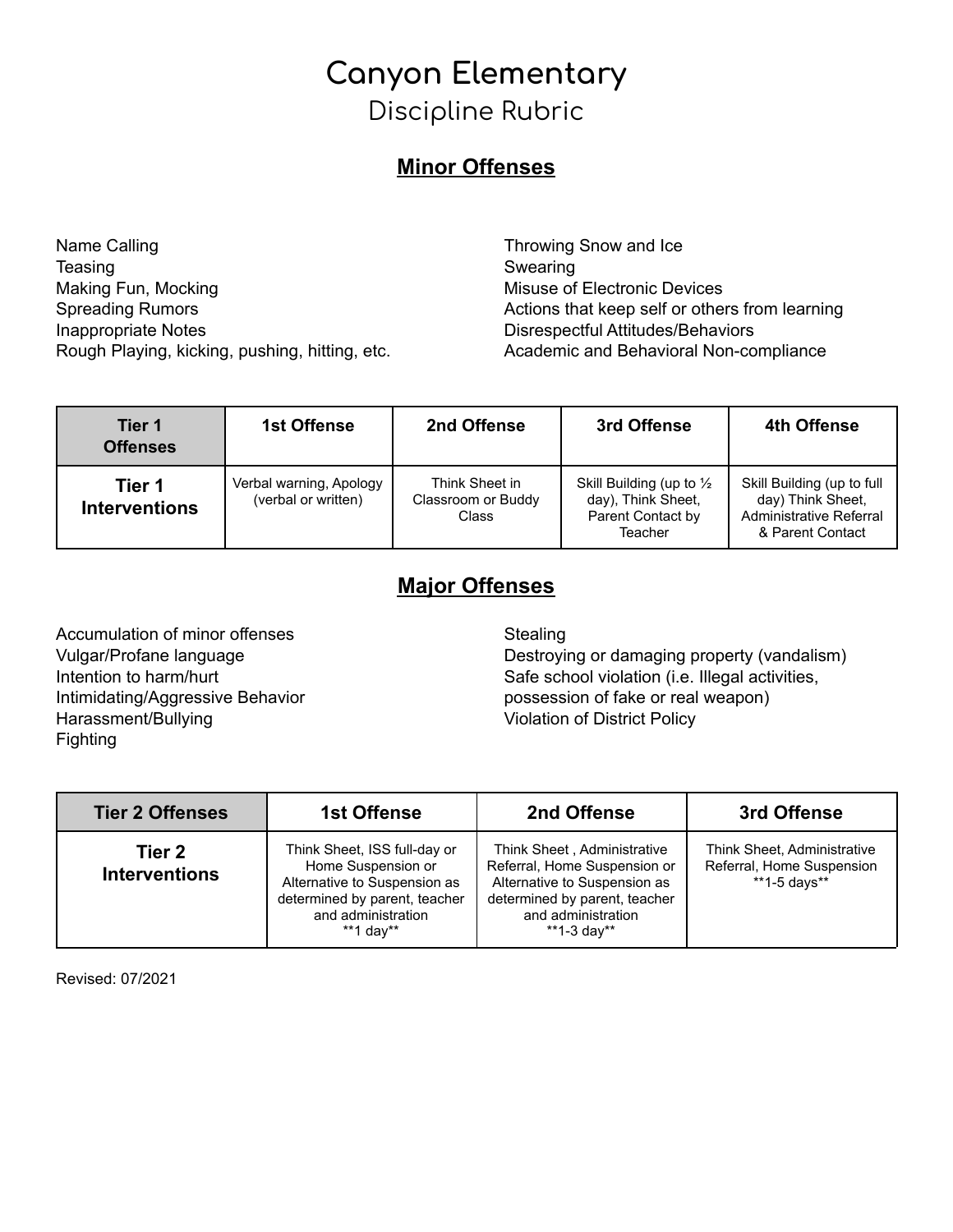\* Bullying School Code of Conduct: These behaviors may be tied to bullying which is defined as a pattern of words or actions that hurts or affects others emotionally or physically in a negative way. In order for bullying offenses to be recorded, students must report incidents to a classroom teacher, or other school personnel. Reported incidents of these behaviors will be documented so that patterns of bullying behavior can be identified. If students are involved in patterns of any of the indicated behaviors, then along with the consequences listed, there may be these additional consequences: intervention documentation filled out as needed, student referred to school counselor to participate in behavior modification lessons or participate in group counseling, and a meeting with parents, principal, teacher, students, and counselor.

The following rules are serious enough that when they are broken, parents will be notified and students may also be temporarily suspended from school and/or activities.

- Safe School Violations arson, burglary, stealing, battery (fighting and/or a punch connecting with someone else's body), criminal mischief, intimidation, verbal abuse (swearing, foul language and any inappropriate language and gestures), illegal activities, leaving school grounds without permission and possessing weapons or facsimiles.
- Violation of the Drug and Alcohol/Tobacco Policy
- Sexual Harassment Violations- This includes, but is not limited to, the following:
	- Derogatory or offensive jokes, teasing, or comments of a sexual nature
	- Graphic remarks or sexual comments about an individual's body
	- Sexually suggestive or obscene telephone calls, letters, notes or invitation
	- Sexually suggestive or obscene pictures, cartoons, posters, or objects
	- Grabbing, pinching, or touching of private areas
	- Deliberate cornering, shouldering or bumping in hallways
	- Sexual gestures, unwanted pats, or hugs, or any unwanted touching
	- Any form of sexual threat, intimidation, or exploitation
	- Spreading of sexual rumors
	- Actual or attempted assault
	- Sexist remarks or gender-based stereotyping
	- Pantsing male or female students, flipping up girls' dresses, etc.

 $\circ$ 

Parents will be notified by phone when misbehavior is of a serious nature. If necessary a meeting will be set up with the parents, the student, the teacher or the principal to discuss appropriate measures to help students change their behaviors. Suggestions may include, but are not limited to counseling, Skill Building, loss of school privileges, parent conferences or parent attendance at school or school activities, transfer to alternative class or placement, or out of school suspension and home counseling. Actions determined to be criminal will be reported to the Pupil Services Department and/or law enforcement authorities. All students are entitled to appropriate due process in all matters of school discipline and students will not be questioned by law enforcement officers without the permission of a parent. Our main goal is to teach students proper respect for authority and property, to foster good citizenship and to promote high personal standards of courtesy, decency, morality, clean language, honesty, and wholesome relationships with others.

Special Note: Students will be disciplined in a manner that takes into consideration disabilities or other problems they may have.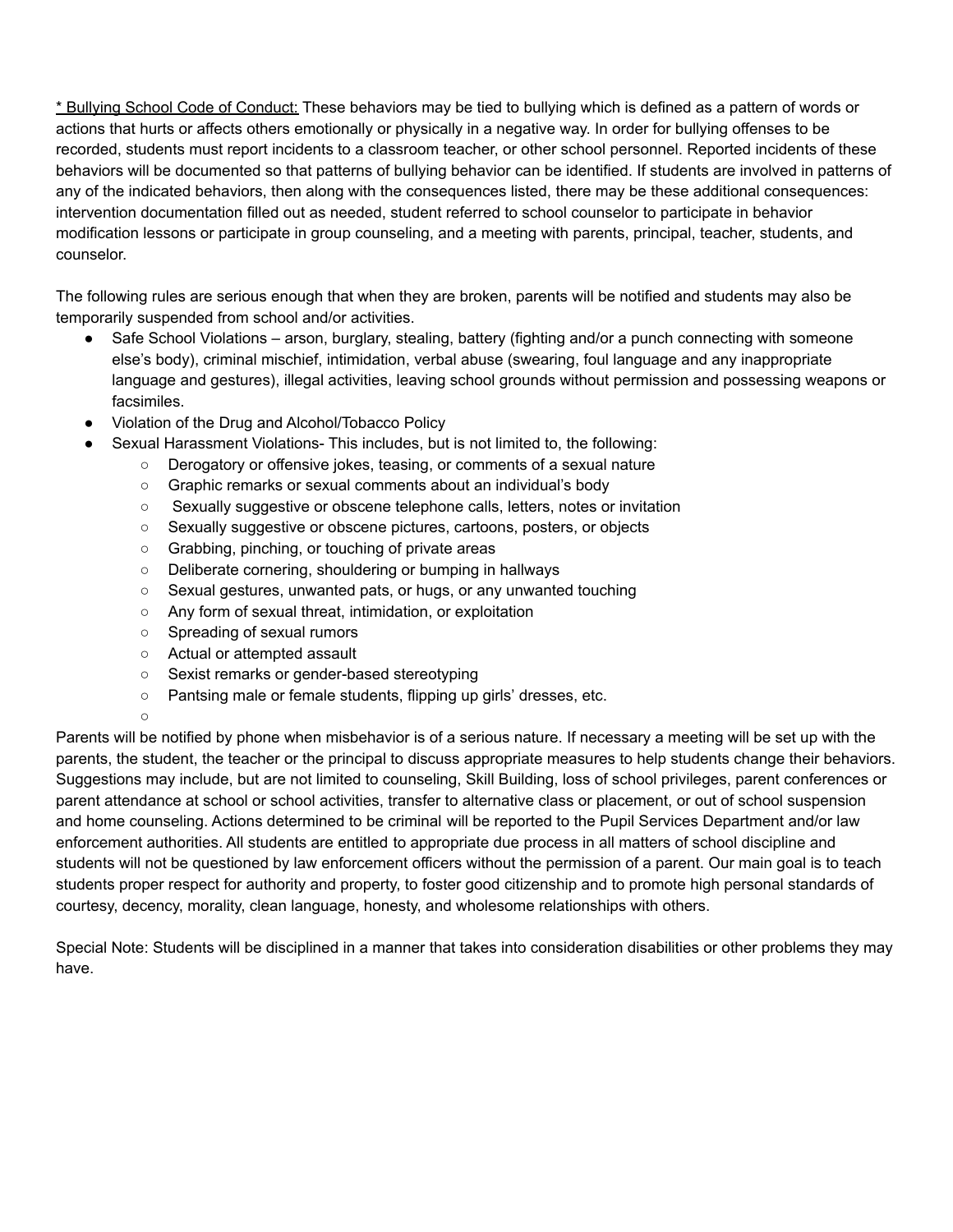## Canyon Rewards and Incentives

- Cub tracks
	- Students can earn Cub Tracks tickets by following rules and being examples of the Canyon TRACKS (being *trustworthy, respectful, having a positive attitude, being committed, kind and strong).* Any adult can pass these tickets out and students collect them in their desks. When they have earned 10 tickets (15 in 2nd term and 20 in 3rd and 4th term), they get a token which they take to the office to get a prize from the token machine.
- Planning time reports
	- As classes earn perfect scores for behavior in their planning time classes (library, p.e., art and music), those reports are entered into a drawing basket in the office. Classes are drawn each week for a shout out and small prize. Each term a class is drawn out for a Party with the Principal.
- Students of the Month
	- Two students from each class are recognized each month for their effort and example of good citizenship (i.e. TRACKS behaviors). These students are recognized with a certificate, prize from Mrs. Peery, and their photo on the wall and website.
- Fifth grade opportunities for students to serve
	- \*More information will be coming home about each of these programs after school starts:
		- Student Council lead the school with various service projects, announcements, rewards, etc.
		- Student Hall Monitors help before school to monitor hallways and encourage students to walk to their classroom.
		- Peer tutors for our Essential Elements Class help our students with special needs with academic and social skills in the self-contained class.
		- Jr. Hope Squad serve as friendship support systems throughout the school (\*This is geared towards elementary students and does not deal with the same issues as the jr. high or high school Hope Squad).